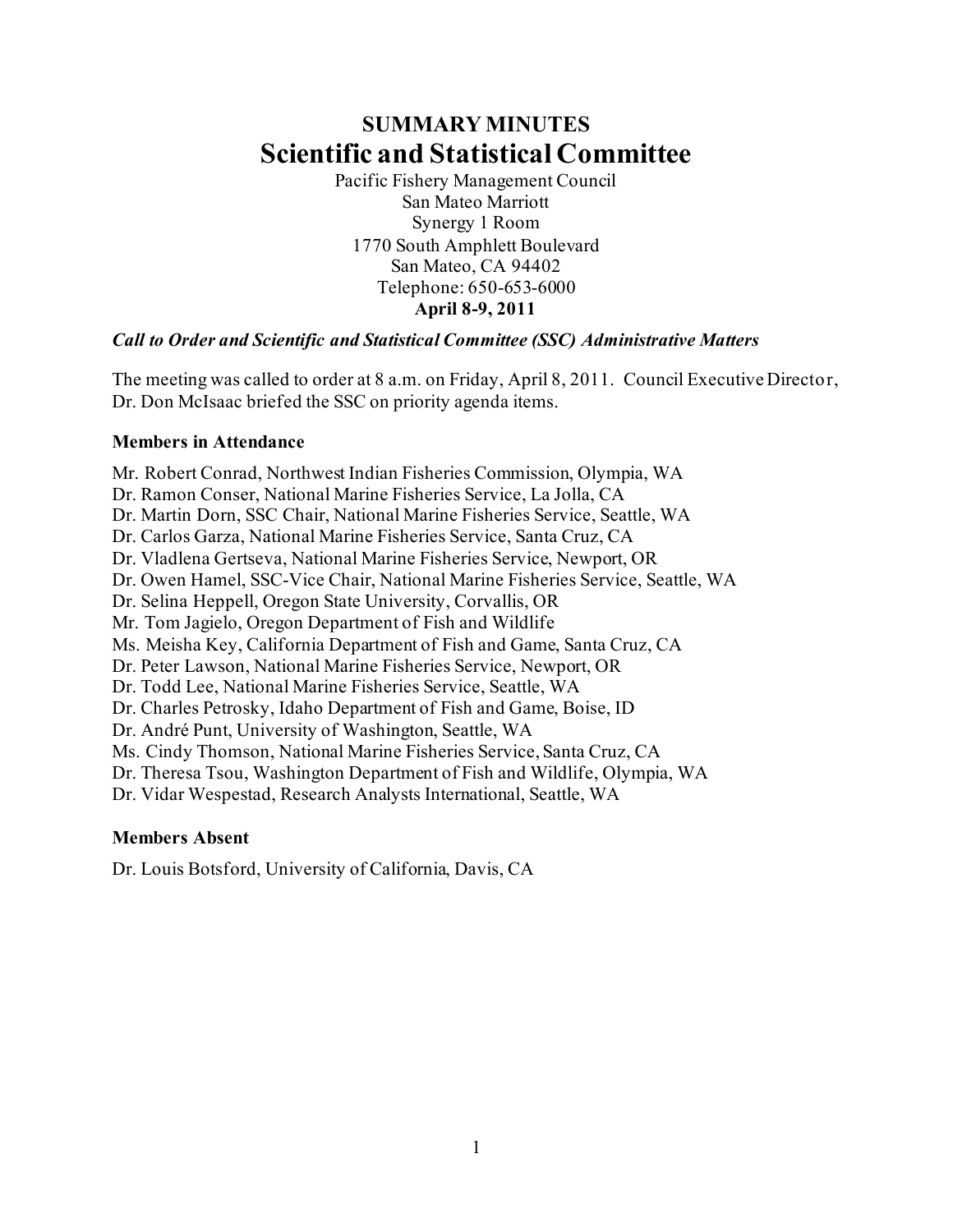| SSC Recusals for the April 2011 Meeting.                                                                                                                                                                                                                                                                                                                                               |                                                       |                                                                                                                                      |  |  |
|----------------------------------------------------------------------------------------------------------------------------------------------------------------------------------------------------------------------------------------------------------------------------------------------------------------------------------------------------------------------------------------|-------------------------------------------------------|--------------------------------------------------------------------------------------------------------------------------------------|--|--|
| <b>SSC Member</b>                                                                                                                                                                                                                                                                                                                                                                      | Issue                                                 | Reason                                                                                                                               |  |  |
| Mr. Tom Jagielo                                                                                                                                                                                                                                                                                                                                                                        | 2011 Pacific Sardine Exempted<br>Fishing Permit (EFP) | SSC Independence, Mr. Jagielo served as a science<br>advisor for the West Coast Aerial Sardine Survey, a<br>potential EFP applicant. |  |  |
| SSC members of External Review Panels for items considered at the April 2011 Meeting.<br>SSC members of external review panels are noted below for the record. SSC members of External Review Panels may<br>participate in SSC deliberations, but they are expected to remain neutral if the SSC is being asked to arbitrate differences<br>between review panels and technical teams. |                                                       |                                                                                                                                      |  |  |
| <b>SSC Member</b>                                                                                                                                                                                                                                                                                                                                                                      | <b>External Panel Membership</b>                      |                                                                                                                                      |  |  |
| Dr. Andre Punt                                                                                                                                                                                                                                                                                                                                                                         | 2011 CPS Methodology Review Panel Chair               |                                                                                                                                      |  |  |
| Dr. Martin Dorn                                                                                                                                                                                                                                                                                                                                                                        | 2011 CPS Methodology Review Panel SSC Representative  |                                                                                                                                      |  |  |

#### **Scientific and Statistical Committee Comments to the Council**

The following is a compilation of April 2011 SSC reports to the Pacific Fishery Management Council (Council) in the order they were discussed by the SSC. (Related SSC discussion not included in written comment to the Council is provided in *italicized text*).

#### *Coastal Pelagic Species Management*

#### C.2 2011 Pacific Sardine Exempted Fishing Permits

The Scientific and Statistical Committee (SSC) discussed the West Coast Aerial Sardine Survey Exempted Fishing Permit (EFP) application (Agenda Item C.2.a, Attachment 1) for 2011. The SSC reviewed an earlier draft of the EFP application in March 2011. SSC discussion at the current meeting focused on the EFP modifications made since March, and to what extent the March SSC recommendations have been incorporated. Mr. Tom Jagielo and Mr. Mike Okoniewski of the Northwest Sardine Survey (NWSS) briefed the SSC on the revised EFP. Ms. Brianna Brady (California Department of Fish and Game, Coastal Pelagic Species Management Team (CPSMT) Vice-Chair) and Mr. Kerry Griffin (Council Staff) summarized the ongoing CPSMT discussions on the EFP.

The EFP would continue research conducted in 2009 and 2010 (and a non-EFP pilot project in 2008). The proposed survey follows essentially the same methodology as in previous years. The survey area is reduced in extent from the 2009 and 2010 surveys, covering the region off the coasts of Washington and Oregon, but not extending into California. The key revisions to the EFP (from that proposed in March) included: (i) an increase in the allocation from 2,100 to 2,700 mt; and (ii) an increase in the number of point sets from 56 to 76. Although not formally a part of the EFP, the NWSS representatives informed the SSC of their intent to improve point set sampling north of the Columbia River by landing part of the catch in Westport, Washington.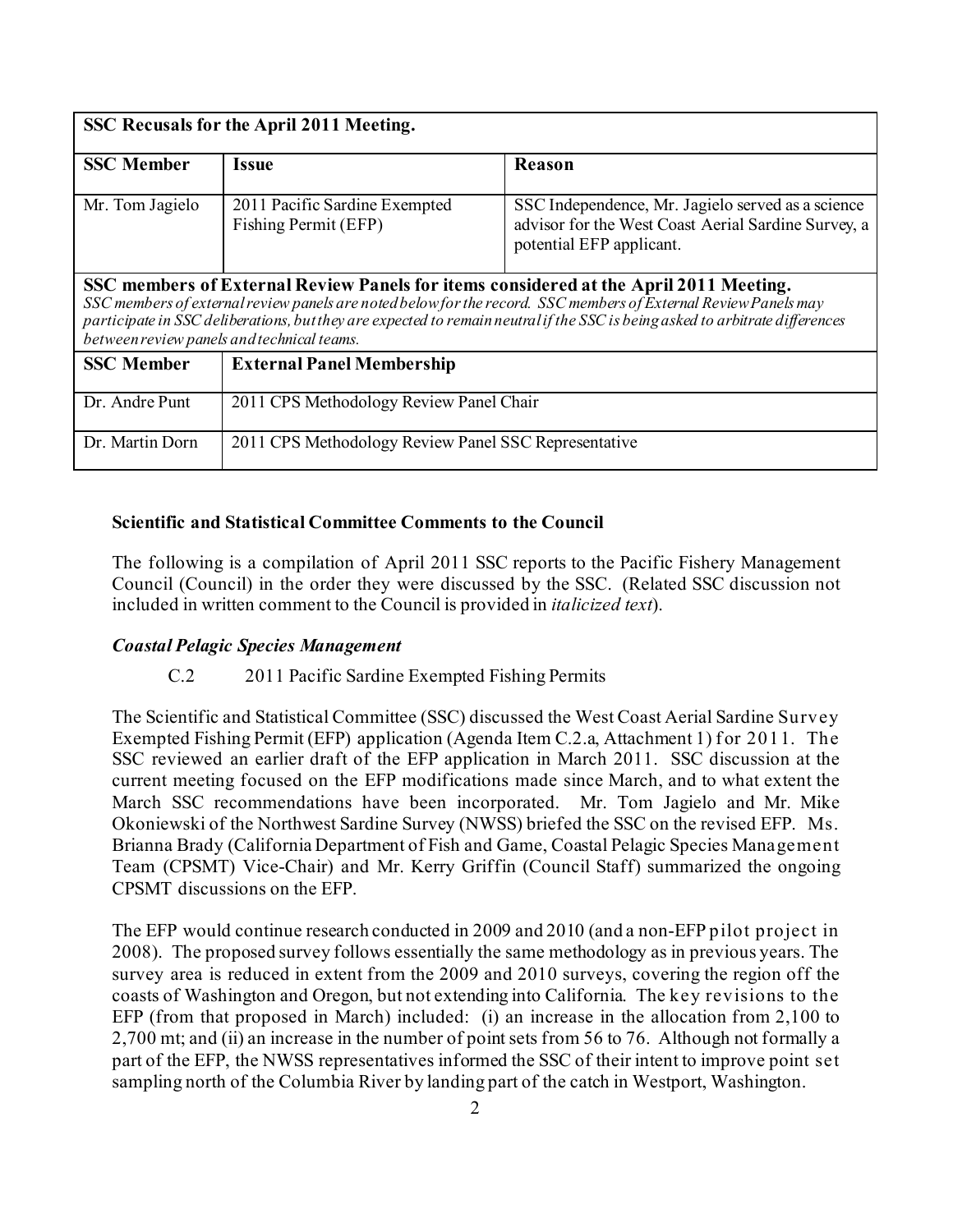In March 2011 and in earlier reviews, the SSC raised concerns about the lack of explicit protocols for the spatial distribution of point sets, which are needed to address the concern that the sets tended to be geographically clustered in the 2009 and 2010 surveys, and therefore might not have captured possible spatial variability in the relationship between school size and biomass. Since length composition and other biological data are also collected from the point sets, spatial variation in the biological characteristics might also have been missed. The SSC further notes that a substantial portion of the available point set data was not used in the last stock assessment because of the spatial mismatch between many point set locations and the key areas of sardine abundance (as inferred from the transects).

The SSC notes that the non-EFP pilot project was reviewed by a Stock Assessment Review panel and the SSC in 2009. Those reviews of the aerial survey were generally positive, based on the results from the pilot year, and the SSC recommended going forward with EFPs in the subsequent years. However, the 2009 review also recommended a series of analyses and reevaluation of issues that could only be addressed once a sufficient number of years of data had been collected, e.g. "double reads" of estimates of surface area of schools from the point sets; calculation of measurement error from these double reads; tradeoffs between the number of transects vs. the number of point sets; etc. Upon completion of the 2011 field season and sardine assessment, it would be advisable to carry out this work and have it reviewed by a Council methodology review panel.

The EFP proposal has been improved but it has not been modified sufficiently to address the earlier SSC concerns about the spatial distribution of pointsets. The potential cost of not updating the design is twofold: (i) as with the 2010 stock assessment, a good deal of the point set data collected via the 2011 EFP may not be used in the 2011 assessment because of a mismatch between abundance and point set locations; or (ii) if the mismatch is severe, the aerial survey may not used at all in the 2011 assessment.

Although there have been implementation issues and cost-based limitations, there is a sufficiently strong scientific basis for the EFP proposal. The continuation of the time series and an additional year of data should contribute to the upcoming and future sardine stock assessments. Notwithstanding these concerns, the SSC endorses the EFP proposal for implementation in 2011.

#### *Coastal Pelagic Species Management, continued*

# C.3 CPS Survey Methodology Review

An acoustic-trawl survey methodology review took place in February, 2011, at the Southwest Fisheries Science Center (SWFSC) in La Jolla, California. The review Panel, made up of two Scientific and Statistical Committee (SSC) members and three reviewers from the Center for Independent Experts (CIE), provided a report (Agenda Item C.3.a, Attachment 1) with several recommendations to be implemented prior to use of the methodology in a stock assessment. Overall, the Panel concluded that the design of the acoustic-trawl survey is satisfactory and could be used to estimate abundance for CPS species.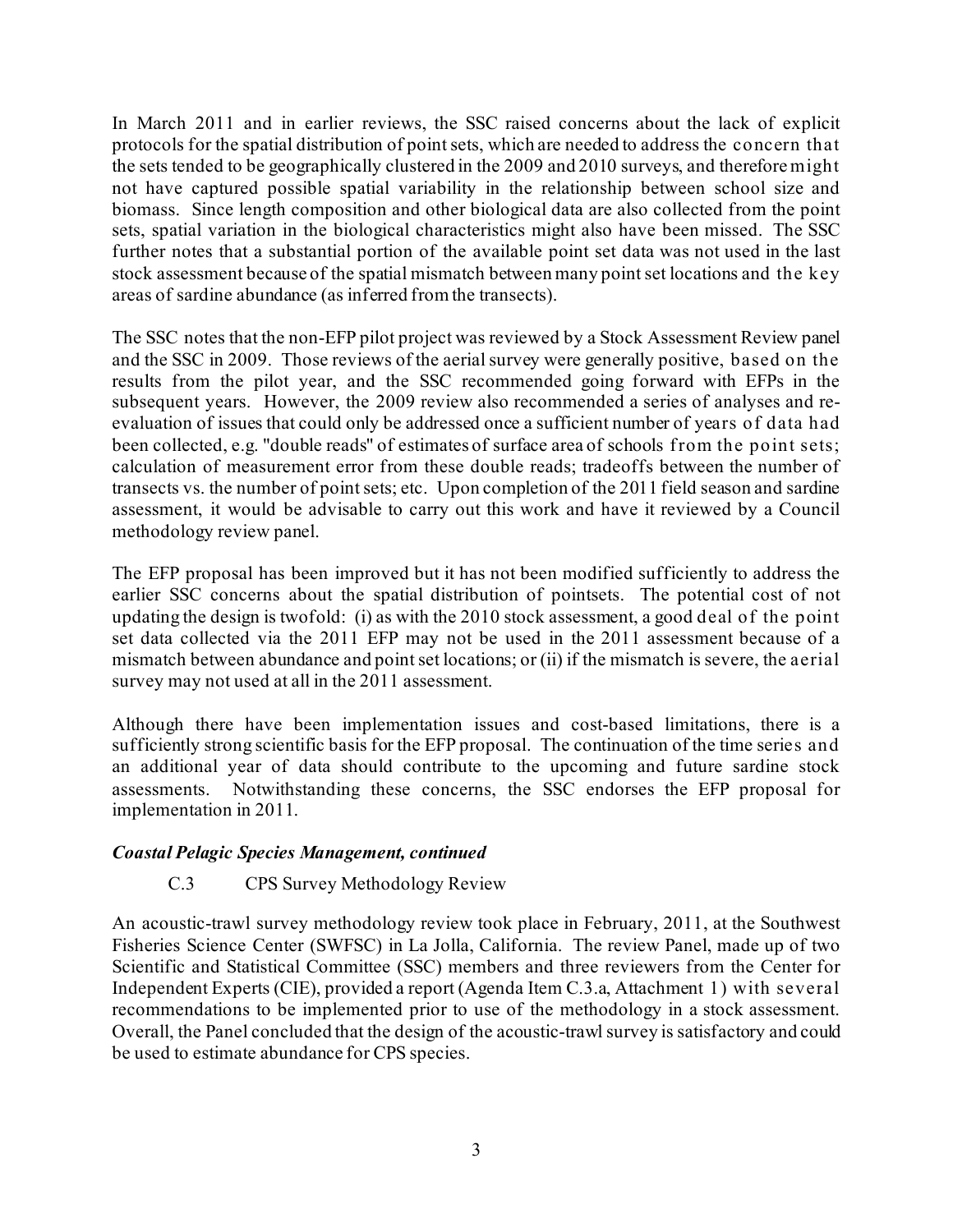For Pacific sardine, the Panel concluded that estimates from the acoustic-trawl survey can be included in the 2011 stock assessment as 'absolute estimates' if the following two tasks are completed:

1) Analyses be conducted using auxiliary information (e.g. trends in density along transects, information from ichythoplankton surveys south of the survey area, catch information) to provide best estimates for the biomass outside of the survey area as well as the range of possible biomass levels.

2) The coefficient of variation for the estimates needs to be modified to fully account f or the uncertainty of the trawl data.

The Panel also recommended that the results of the acoustic-trawl survey could be used to estimate the biomass of jack mackerel in U.S. waters (even though the survey does not cover the entire distribution of the stock). The estimates of abundance for Pacific mackerel are more uncertain as measures of absolute abundance than for jack mackerel or Pacific sardine. The present survey cannot provide estimates of abundance for the northern anchovy stocks without an increase in the density of survey transects in certain areas.

The SSC endorses the conclusion of the Panel's report that the survey estimates can be used in the 2011 sardine stock assessment, but has concerns whether the survey should be used as an estimate of absolute abundance. Instead, the SSC recommends that logic used in the whiting assessment be applied, where the acoustic survey is used as a relative abundance index absent strong evidence that the survey provides an estimate of absolute abundance. The SSC encourages further research to evaluate vessel avoidance and the spatial distribution of sardine relative to survey transects Some of this research may be possible in the near term, but it is unlikely to be completed by the Pacific sardine Stock Assessment Review Panel in October.

The SSC agrees with and recommends the following when considering the use of the acoustictrawl survey data: (a) examine the sensitivity of the results to alternative acoustic-trawl abundance estimates; (b) determine if use of the acoustic-trawl results as absolute estimates of abundance leads to patterns in the residuals; (c) examine the implications of ignoring some or all of the acoustic trawl estimates [e.g., the estimates from the summer 2008 and spring 2006 surveys.

Lastly, the SSC would like to note that having the CIE reports available for this discussion was valuable. We also compliment the technical team and the review panel for their hard work and thorough review.

#### *Coastal Pelagic Species Management, continued*

C Environmental Parameters in Pacific Sardine Harvest Control Rules (SSC discussion, not on the Council agenda, no report to the Council.

*The SSC reviewed and discussed the use of sea surface temperature (SST) in the harvest control rule and when computing OFLs / ABCs for Pacific sardine, focusing specifically on a peerreviewed paper by McClatchie et al. (2010) that recommends abandoning the current method for determining an Fmsy proxy used in the calculation of one component of the HG control rule (FRACTION). SST measurements at the Scripps pier in La Jolla have been used as an indicator*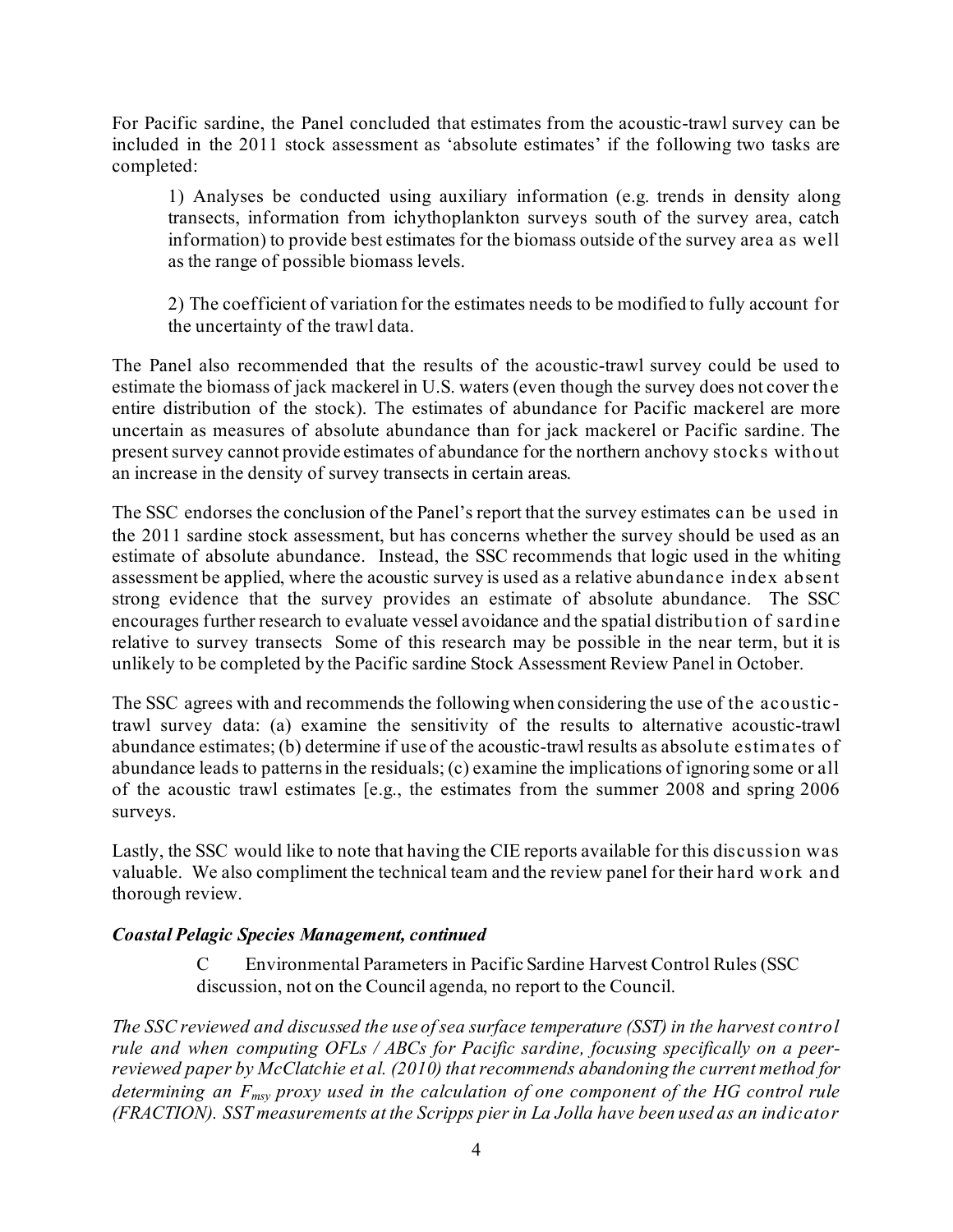*of sardine productivity, based on a positive correlation observed for years prior to 1991. This correlation breaks down if data are included for 1991-2008, when temperatures have been much higher. The SSC and other researchers agree that there is likely an effect of temperature on sardine recruitment, but note that this relationship is likely not stationary in time and may be overwhelmed in some periods by inter-specific interactions such as predation.* 

*The current Fmsy proxy is a quadratic function of average temperature. The SSC agrees that the harvest control rule and OFL/ABC should be revised using a Management Strategy Evaluation which includes the relationship between recruits/spawner and environmental covariates, as well as management objectives for this fishery. Ecosystem considerations could also be included in such an evaluation. This will require further investigation of temperature and other environmental effects on sardine dynamics.* 

*For this year, the SSC recommends that the SSC CPS Subcommittee work with the assessment*  author to examine the sensitivity of  $F_{MSY}$  to alternative model assumptions and how estimates of *FMSY have changed over the last 3 assessments. Ideally, this should be completed prior to the June SSC meeting. If the estimates of F<sub>MSY</sub> are 'robust', an interim approach to setting F<sub>MSY</sub> for the purposes of calculating OFLs and ABCs would be to use the base-model estimate of*  $F_{MST}$ *while a thorough analysis of the recruitment-environment relationship and alternative control rules are explored. The SSC notes that this is not general endorsement of basing OFLs and ABCs on estimates of FMSY because FMSY estimates are often not robust.* 

## *Groundfish Management*

I.3 Periodic Groundfish EFH Review Process

In September 2010, the Council directed the ad hoc Groundfish Essential Fish Habitat Review Committee (EFHRC) to develop recommendations for a review of groundfish essential fish habitat (EFH) established in 2006. Mr. Kerry Griffin briefed the Scientific and Statistical Committee (SSC) on a revised Council Operating Procedure (COP) 22 and requests for information.

The SSC supports the efforts by the National Marine Fisheries Service, Northwest and Southwest Fisheries Science Centers and the EFHRC to gather new and updated information or data in support of the groundfish EFH review process. The SSC recommends the EFHRC also request research results on the impacts of fishing gears on groundfish EFH.

#### *Salmon Management*

# G.3 2011 Methodology Review - Preliminary Topic Selection

The Scientific and Statistical Committee (SSC) met with the Salmon Technical Team (STT) and Mr. Chuck Tracy to discuss possible methodology review topics for 2011. The following items were identified for potential SSC review this fall. The lead entity for each work product is identified at the end of the item.

1) A multi-year review of preseason and postseason Council North of Falcon ocean markselective fisheries for coho salmon – Model Evaluation Workgroup.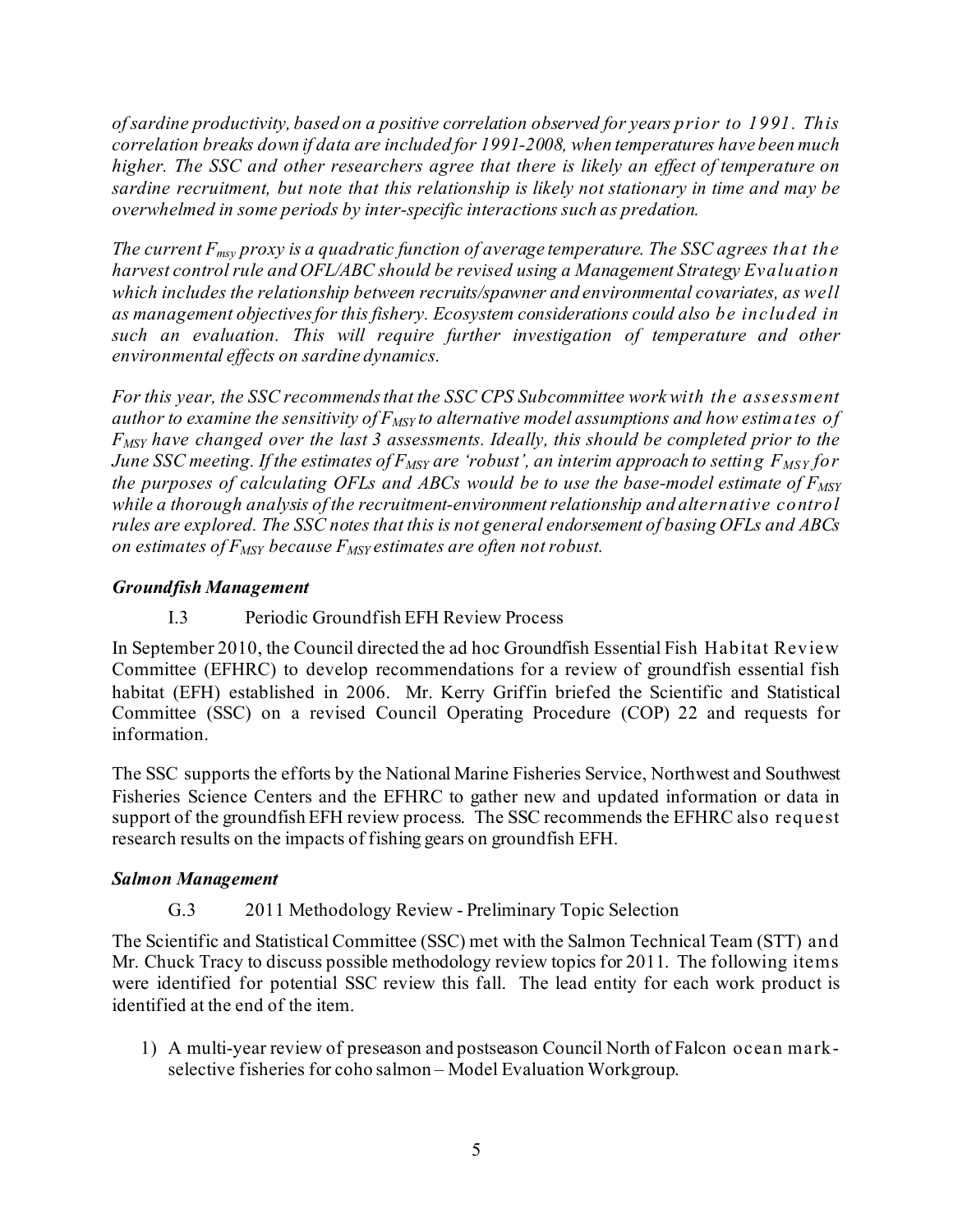- 2) Proposed methods for bias correction and possible effects on coho Fishery Regulation Assessment Model (FRAM) estimates of total mortality for unmarked stocks - Model Evaluation Workgroup.
- 3) Forecast methodology for Lower Columbia River (LCR) tule fall Chinook Tule Chinook Workgroup.
- 4) Abundance-based management options for LCR tule fall Chinook Tule Chinook Workgroup.
- 5) Revisions to Amendment 13 matrix control rules for Oregon coastal natural (OCN) coho stocks – Oregon Department of Fish and Wildlife.

The SSC requires proper documentation and ample review time to make efficient use of the SSC Salmon Subcommittee's time. Materials for review should be submitted at least two weeks prior to the scheduled review. Agencies should be responsible for ensuring that materials submitted to the SSC are technically sound, comprehensive, clearly documented, and identified by author.

## *Groundfish Management, continued*

I.2 Proposed Process and Schedule for Completing the 2013-2014 Groundfish Biennial Fishery Specifications and Management Measures

The Scientific and Statistical Committee (SSC) discussed the schedule and processfor the 2013- 2014 groundfish biennial specifications and management measures, as proposed by the Process Improvement Committee (PIC) (Agenda Items I.2.b,). The PIC developed a timetable for tasks that should be accomplished to achieve implementation of 2013-2014 harvest specifications and management measures on January 1, 2013.

Mr. John Devore, Ms. Kelly Ames and Dr. Kit Dahl were present to discuss SSC science tasks related to the harvest specification process and their deadlines. In September 2011, the SSC will need to determine overfishing limits (OFLs) and scientific uncertainty  $(\sigma)$  associated with those OFLs, provide consideration for the probability of overfishing (P\*) decision, as well as adopt assessments (except for mop-up assessments) and economic impact assessment models. In November 2011, the SSC will need to adopt mop-up assessment and rebuilding analyses.

#### Harvest Specification and Stock Assessment Considerations

For the 2013-2014 management cycle, the SSC recommends using the current value of  $\sigma$  derived from meta-analysis of groundfish and CPS species. This value will be updated for the 2015-2016 cycle. The SSC encourages further exploration of methods for estimating scientific uncertainty associated with OFLs, which could be done for individual stocks during the current assessment cycle, as well as more comprehensive analysis during off years.

The SSC discussed what information could be provided to the Council to assist with P\* decisionmaking. The choice of P\* could reflect both the vulnerability of the species and socioeconomic factors associated with the fishery. The choice of P\* results in different types and levels of impacts over time, and the SSC is willing to provide to the Council qualitative examples of the trade-offs associated with different values of P\*.

The SSC also discussed the need to re-structure groundfish stock complexes. The GMT identified a specific concern with the "Other species" and "Other rockfish" complexes as they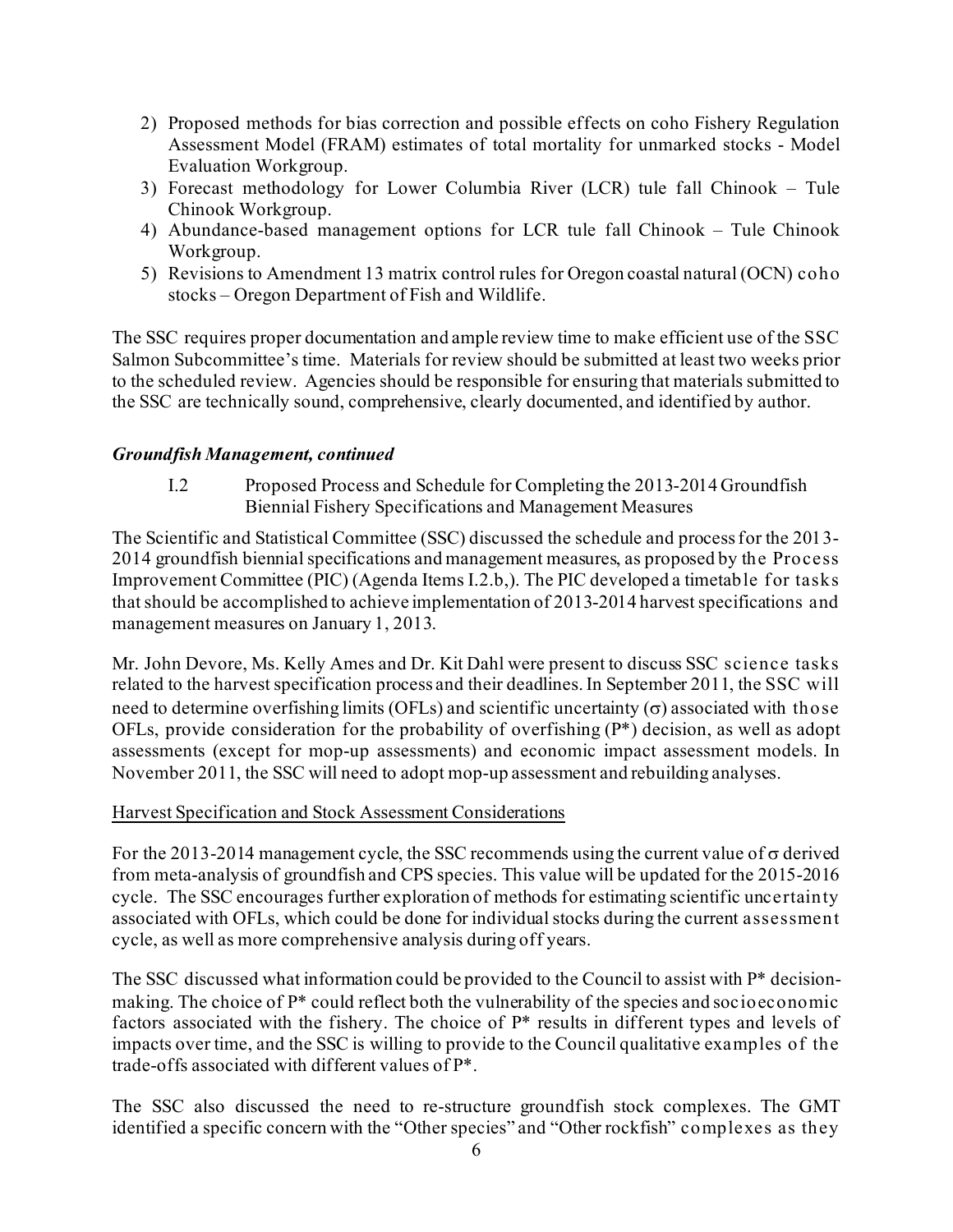include both high and low vulnerability species. The SSC agrees with the GMT that these complexes should be re-examined based on productivity-susceptibility analysis as well as information on species co-occurrence. The SSC will review any analyses that restructure stock complexes during September 2011.

Finally, the SSC discussed the Northwest Fisheries Science Center (NWFSC) proposal to conduct several "enhanced" data-poor assessments this summer. The review of assessment methods for data-poor stocks will be held on April 25-29, 2011, and the report from this review will be considered by the SSC at the June Council meeting. The viability of the NWFSC proposal depends on an "enhanced" data-poor method being endorsed by the review panel and the SSC. The SSC discussed two approaches to select species for "trial" data-poor assessments. One approach is to select stocks that have not been previously assessed, while the other is to select stocks for which full assessments already exist. The SSC will provide further evaluation of both approaches at the June Council meeting. The SSC would be prepared to review these "enhanced" data-poor assessments, potentially at a meeting of the Groundfish Subcommittee of the SSC prior to the September Council meeting, and would provide terms of reference for their review at the June Council meeting.

#### Socioeconomic Considerations

The SSC proposes a review of data and methodologies that will be used to evaluate socioeconomic effects of management alternatives in the 2013-14 groundfish harvest specification process. There are a large number of analyses, data and inputs that could potentially be reviewed by the SSC this year. The SSC has attempted to compile a comprehensive list of these analyses and information, provided below. Given time and resource constraints, the SSC has made a recommendation for each, regarding whether a review by the SSC should be completed this year.

- Commercial and recreational fishery harvest projections developed by the Groundfish Management Team (GMT) and Council staff are important inputs into the Council process and almost all of the socioeconomic analyses. These models are:
	- o California Recreational Model
	- o Oregon Recreational Model
	- o Washington Recreational Model
	- o Non-nearshore Fixed Gear Model
	- o Limited Entry Fixed Gear Sablefish Daily Trip Limit Model north of 36 N. latitude Open Access DTL Sablefish north and south of 36 N. latitude Limited Entry Fixed Gear Sablefish Daily Trip Limit Model South of 36 N. Latitude Commercial Nearshore Fixed Gear Model
	- o Commercial harvest projections to port regions
	- o Trawl rationalization model (will be developed this year by the GMT).

Recommendation: The SSC would review the three recreational harvest and effort projection models (California, Oregon and Washington), the commercial geographic harvest allocation model, and the new trawl rationalization model. These models have not been previously reviewed by the SSC. The review would require the availability of documentation that fully specifies the methodologies and the data used for both projection and allocation. The Economics Subcommittee would also expect to see the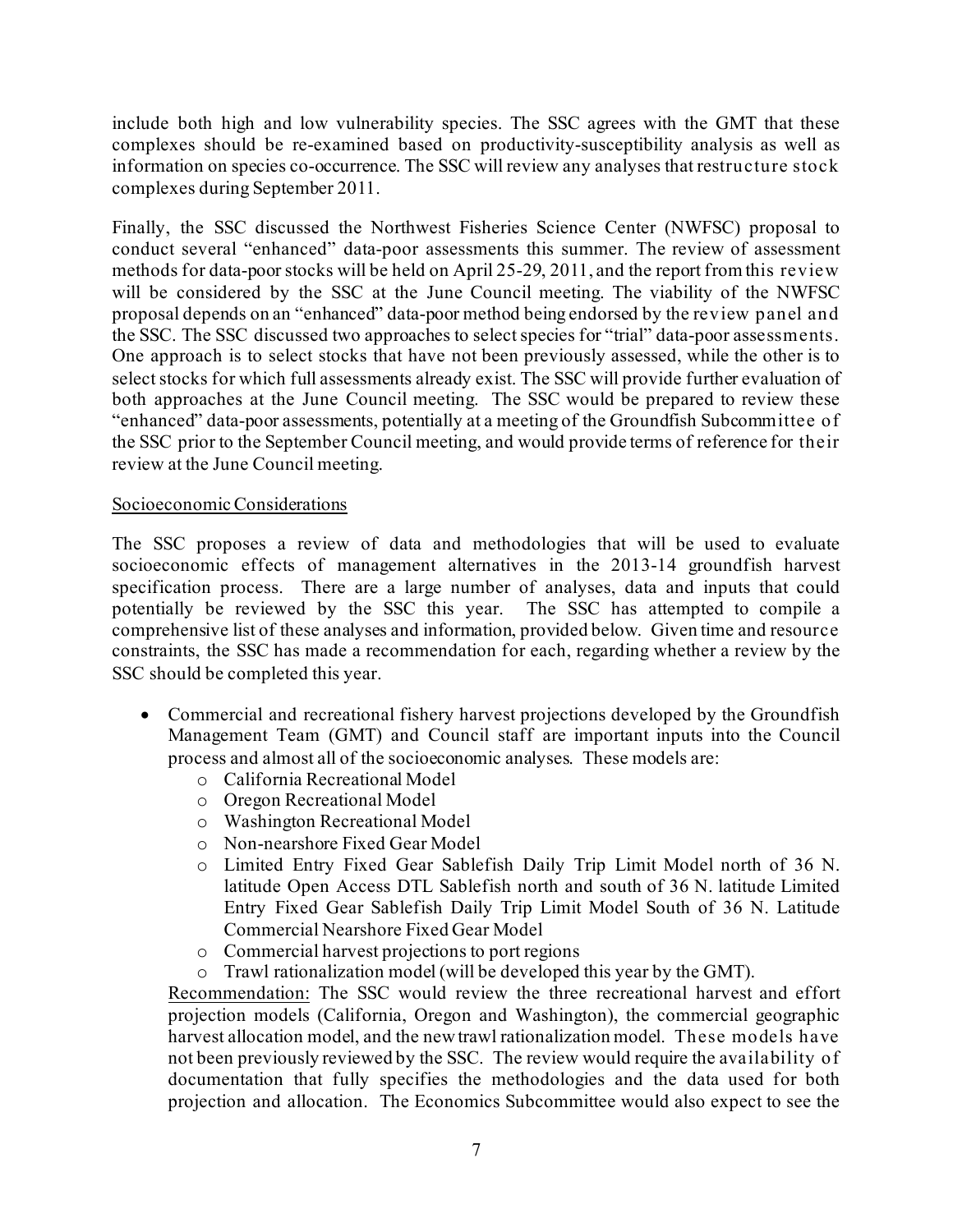results of model validation runs (such as applications to past years) as well as measures of uncertainty in the predictions.

- GMT harvest and effort projections are used by the NWFSC to project recreational angler expenditures and commercial harvesting cost, revenue and operating profit. The recreational angler expenditures and harvesting costs are also key inputs into IO-PAC. Recommendation: The SSC recommends that it is not necessary to review this data update for the 2013-2014 harvest specifications, given that the data collection was reviewed previously.
- IO-PAC a model developed by the NWFSC using the software package IMPLAN was reviewed by reviewers from the Center for Independent Experts (CIE) and the SSC in 2009. The model was used in the 2011-12 groundfish harvest specification process to estimate regional economic impacts (i.e., impacts on fishery region-level employment and income) of management alternatives that affect commercial harvesting and processing sectors. The data for the commercial impacts is expected to be updated in two ways. First, the vessel cost of operations data will rely on the NWFSC's most recent 2008 data, rather than the 2004 data used previously. Second, the base IMPLAN data will also be updated from 2004 to 2008. IO-PAC capability is also currently being expanded to include regional economic impacts as they relate to the charter vessel and recreational angler sectors. The ability to estimate charter vessel impacts is due to the availability of new charter vessel survey data and creation of a charter sector module within IO-PAC that closely follows the general methodology of the existing module for the commercial harvesting sector (as reviewed by the CIE and SSC in 2009). The ability to estimate recreational angler impacts is due to the availability of new angler expenditure data and does not require any changes to IO-PAC, as the IMPLAN software that forms the basis of IO-PAC already allows for the estimation of recreational impacts. Recommendation: Because the expanded capabilities of IO-PAC reflect the availability of new data rather than fundamental changes to the model, review of IO-PAC is best characterized as an update. The SSC recommends that it is not necessary to review the IO-PAC model for the 2013-2014 harvest specification process, given that is an update and it was reviewed in 2009.
- In addition to considering regional economic impacts on fishing communities (as derived from IO-PAC), the 2011-2012 harvest specification EIS also includes a description of fishing communities in terms of community vulnerability – measured in terms of community engagement in fishing, dependence on groundfish fisheries, and socioeconomic resilience.

Recommendation: The lack of guidance or even common understanding of concepts such as community vulnerability and resilience, how to measure them, and how to predict the effects of management alternatives on communities would make it difficult for the Economics Subcommittee to consider community effects according to any commonly accepted standard. Nevertheless, the SSC would like to include community effects in the review, with a primary focus being the extent to which the community indicators used can be directly related to Council actions.

All model reviews would be conducted by members of the Economics and Groundfish Subcommittees at a two-day meeting immediately preceding the September 2011 SSC meeting. The timing of the review is intended to be congruent with the expected timing of SSC recommendations regarding assessment models and rebuilding analyses for the 2013-14 harvest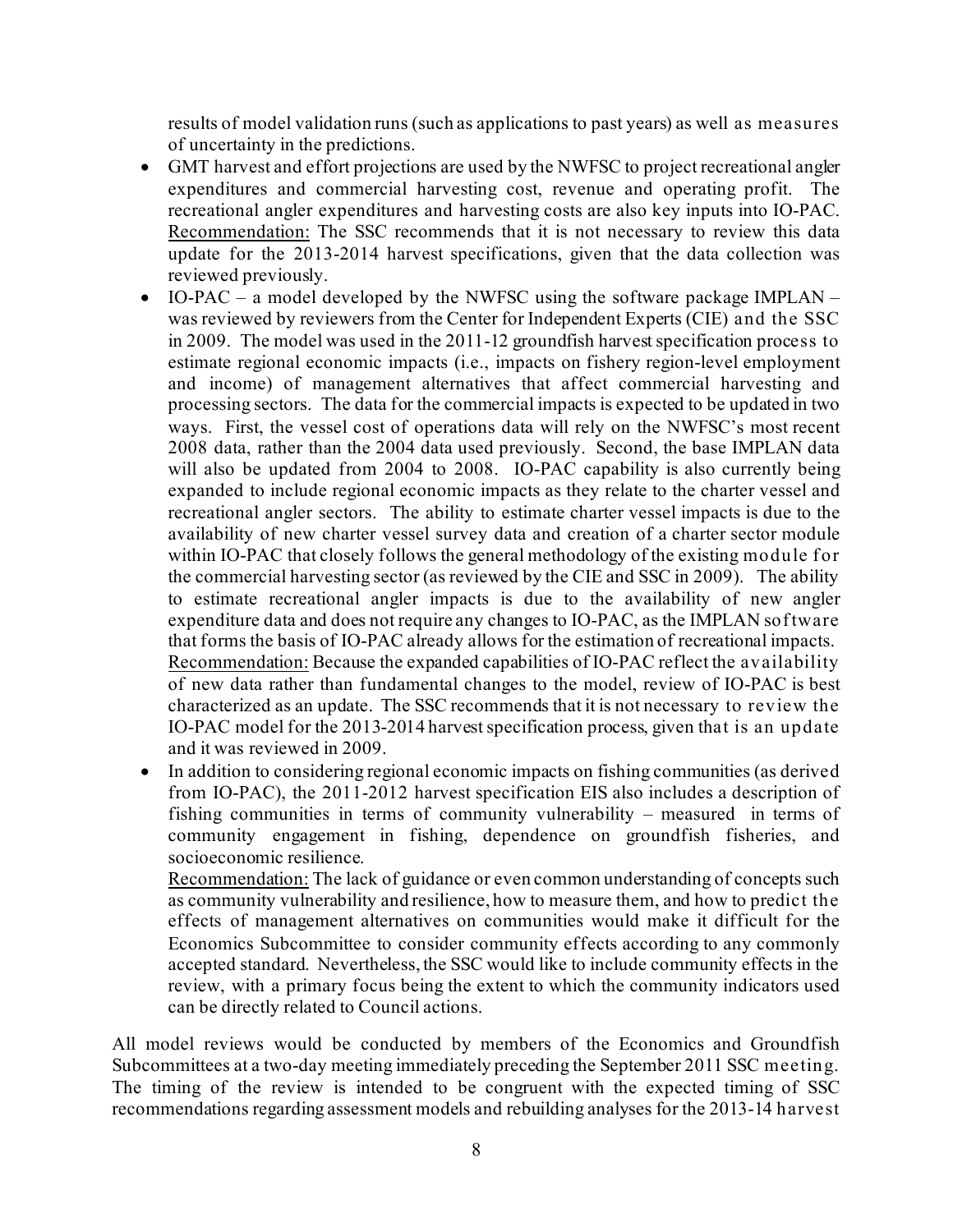specifications. Complete documentation of data and methods that would be reviewed would need to be received at least two weeks in advance of the meeting. Terms of reference for the review would be provided by the SSC at the June Council meeting.

The SSC also recognizes the need for further guidance on socioeconomic analysis beyond the 2013-2014 groundfish harvest specifications. The need is particularly great for evaluation of community effects. To this end, the Economics Subcommittee would like to prepare a white paper that provides such guidance for socioeconomic analysis for all Fishery Management Plans (FMPs). Topics that would be addressed in the white paper include:

- Community impact assessment: The Economics Subcommittee will work with Council staff to get a clearer idea of the ways in which community analysis are or could be useful to the Council. The white paper would include a review of the literature on community effects and how such effects (e.g., resilience, vulnerability) are commonly characterized, provide examples of how community effects have been evaluated by various Regional Fishery Management Councils, consider the feasibility of devising measurable and replicable methods for predicting community effects associated with Council actions, and identify types of data needed to apply such methods.
- Regional economic impacts: The Council relies on IO-PAC to assess regional economic impacts for the commercial groundfish fishery. IO-PAC capabilities are currently being expanded to include charter and recreational groundfish fisheries and will eventually be expanded to cover all fisheries associated with the Council's four FMPs. Among other things, the white paper would provide guidance regarding what constitutes an update versus a major change to IO-PAC and the level of review needed for each.
- Net economic value: Net economic value is measured as the difference between economic benefits and costs. The white paper would specify procedures for reviewing the specialized models and data used to assess benefits and costs of management alternatives – as well as guidance regarding what constitutes an update versus a major change to such models and data.

In preparing the community impact section of the white paper, the Economics Subcommittee may find it helpful to consult intermittently with experts in areas such as economic geography, sociology, and port management. Work on the white paper would begin in September 2011 (after the socioeconomic review for the groundfish harvest specifications) and be completed by March 2012.

#### *Salmon Management, continued*

#### G.5 Salmon Essential Fish Habitat Review Final Report

Mr. Kerry Griffin provided the Scientific and Statistical Committee (SSC) with an overview of the final report on the 5 year review of Essential Fish Habitat (EFH). The SSC reviewed an earlier version of this document in September 2010. The Oversight Panel has addressed most of the SSC concerns: The five potential habitat areas of particular concern (HAPCs) are now each evaluated in terms of the four defining criteria. Threats which have been added to the list are fully described and documented.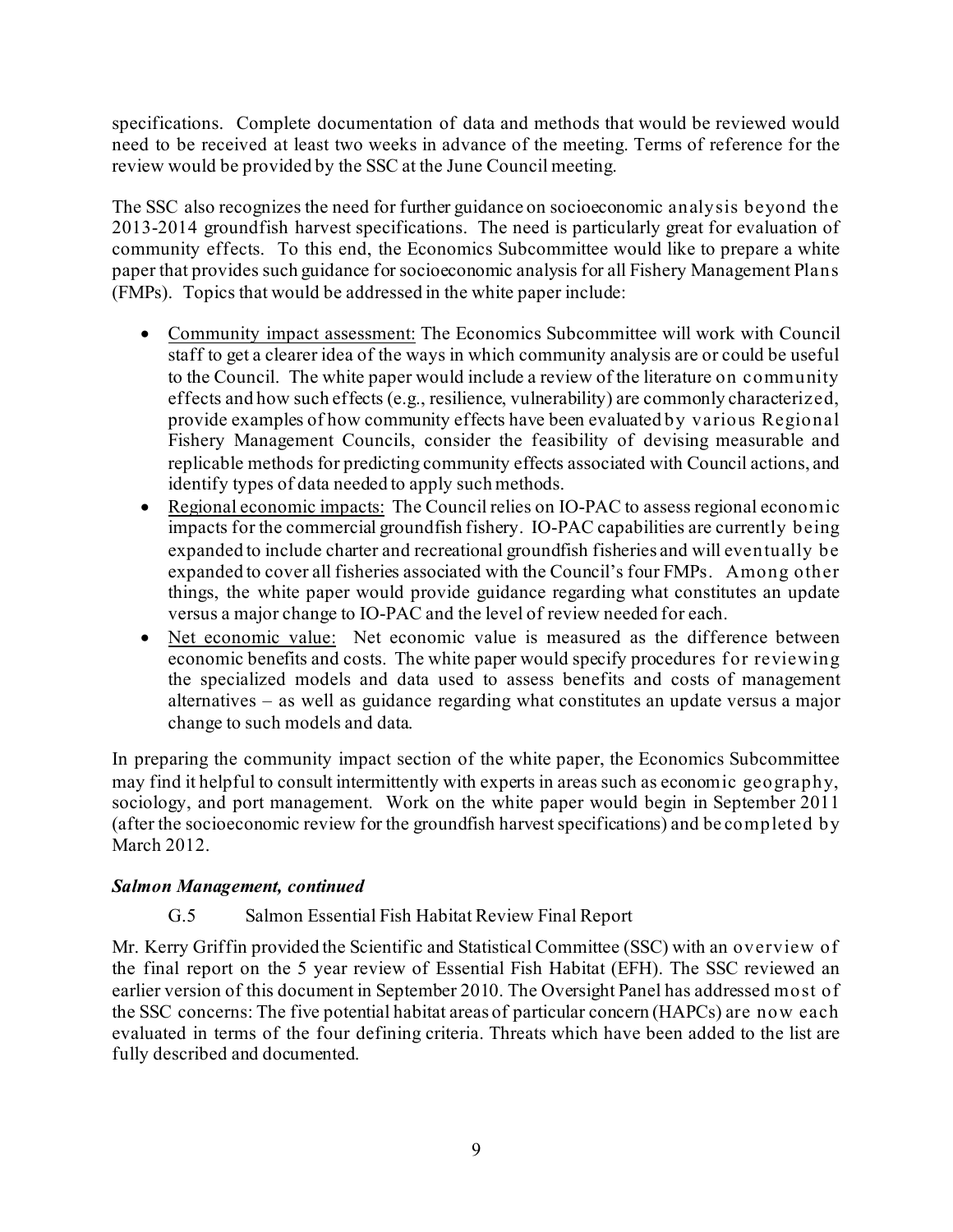The report highlights several areas of the existing EFH designation that need to be updated:

- New information on the range of salmon is not consistent with current designations.
- Some habitat units have been redefined, and EFH designations in these areas need to be reexamined.
- The status of some dams and other impassable barriers has changed, or errors have been identified.

The SSC notes a few shortcomings of the Final Report:

- In the current document there is an imbalance in the level of detail for fishery-related and non-fishery-related threats. Descriptions of fishery-related threats should be more f ully developed.
- Criteria for designation of EFH above impassable barriers needs to be clarified.

The Final Report is a thorough and detailed document that highlights a number of discrepancies in the current EFH designation, provides descriptions of potential HAPCs, expands and documents the list of threats, and identifies (but does not solve) the problem of defining EFH above impassable barriers. It could serve as a solid basis for the process of implementing a new FMP amendment.

# *SSC Administrative Matters, SSC discussion not reported to the Council*

# A.7 SSC Review of Assessments for Species Under International Agreements

*The Council has domestic management responsibility for several species which are under international agreements, including Pacific halibut and a variety of HMS species. Pacific hake*  will become one of these species once the Treaty is fully implemented. The Council has, in the *past, requested SSC review of the assessments for some of these species. However, to date, the review process has been somewhat unsatisfactory because the SSC has only been able to review assessments after they have been conducted and there is no formal process for SSC comments to be taken into account.*

*The SSC notes that there are two potential ways for it to review assessments for species under international management. The current way is for the SSC to review completed assessments at the request of the Council. However, there are several weaknesses of this approach including: (a) the assessment author is usually not available to answer SSC questions, (b) the publiclyavailable reports tend to be summaries rather than at the level of detail common in the assessments typically available to the Council, (c) there is no opportunity for additional analyses to be conducted as is part of normal STAR-type assessment reviews, and (d) even if flaws are found, there is no mechanism to ensure that they are corrected prior to the assessments being used for management decision making. A further potential problem with this way of reviewing assessments is that each country involved in the international body concerned could, in principle, conduct its own independent review of the assessment resulting in many, probably conflicting, reviews.*

*The second way of conducting these reviews would be to assign an SSC member to be a formal participant in the assessment process (the relevant working group for HMS species). This would allow more direct involvement in the assessment and hence a greater ability to ensure the*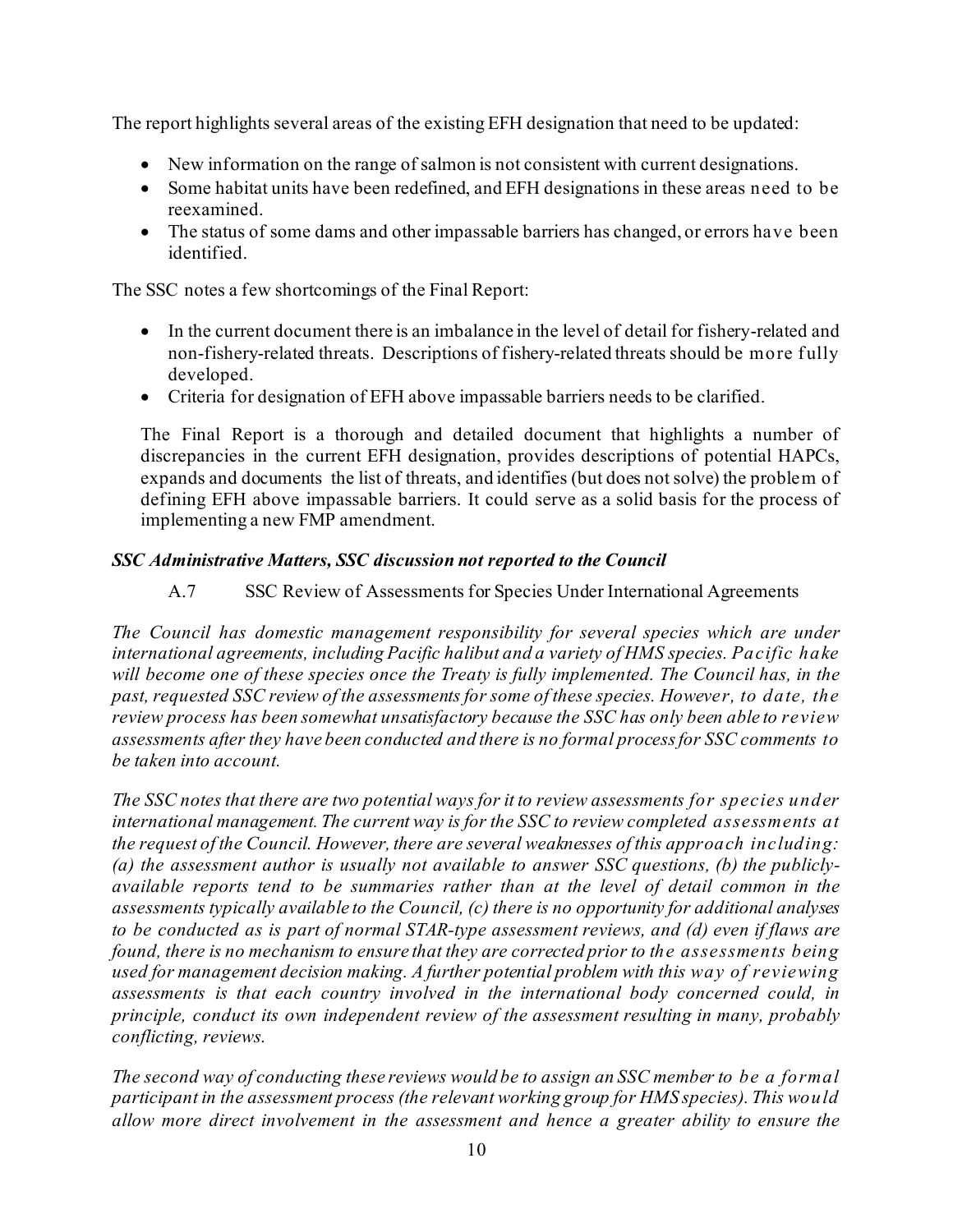*assessment is conducted as best as possible, but could involve a substantial, and potentially costly, commitment because assessments of, for example, HMS species can occur through a sequence of 10-14 day meetings over multiple years. This is, however, not how the SSC normally reviews material.*

*There are roles for the SSC other than reviewing stock assessments. In particular, the SSC could review definitions for the biological reference points on which status determination would be based.* 

*The SSC recommends that Council Staff co-ordinate more closely with SWFSC scientists working on HMS assessments because this would allow key issues which warrant SSC review to be identified as early as is feasible. Early identification and review of issues by the SSC will maximize the chance that SSC comments will be taken into account in assessment rather than being relegated to recommendations for future work. Finally, continued involvement of Council Staff in the management meetings will also allow early identification of issues which could benefit from SSC review.*

**Adjournment**: The SSC adjourned at approximately 6:00 p.m., Saturday, April 9, 2011.

| <b>Salmon</b>        | <b>Groundfish</b>      | <b>CPS</b>        | <b>HMS</b>        | <b>Economic</b>      | Ecosystem-<br><b>Based</b><br>Management |
|----------------------|------------------------|-------------------|-------------------|----------------------|------------------------------------------|
| <b>Robert Conrad</b> | <b>Vidar Wespestad</b> | <b>André Punt</b> | <b>Ray Conser</b> | <b>Cindy Thomson</b> | <b>Selina Heppell</b>                    |
| Loo Botsford         | Loo Botsford           | Ray Conser        | Robert Conrad     | Vlada Gertseva       | Ray Conser                               |
| Carlos Garza         | Ray Conser             | Carlos Garza      | Selina Heppell    | <b>Todd Lee</b>      | Martin Dorn                              |
| Owen Hamel           | Martin Dorn            | Owen Hamel        | Tom Jagielo       | André Punt           | Vlada Gertseva                           |
| Meisha Key           | Vlada Gertseva         | Selina Heppell    | André Punt        |                      | Pete Lawson                              |
| Pete Lawson          | Owen Hamel             | Tom Jagielo       | Vidar Wespestad   |                      | Todd Lee                                 |
| Charlie Petrosky     | Tom Jagielo            | Meisha Key        |                   |                      | André Punt                               |
|                      | André Punt             |                   |                   |                      | Cindy Thomson                            |
|                      | Theresa Tsou           |                   |                   |                      | Theresa Tsou                             |

SSC Subcommittee Assignments, April 2011

**Bold** denotes Subcommittee Chairperson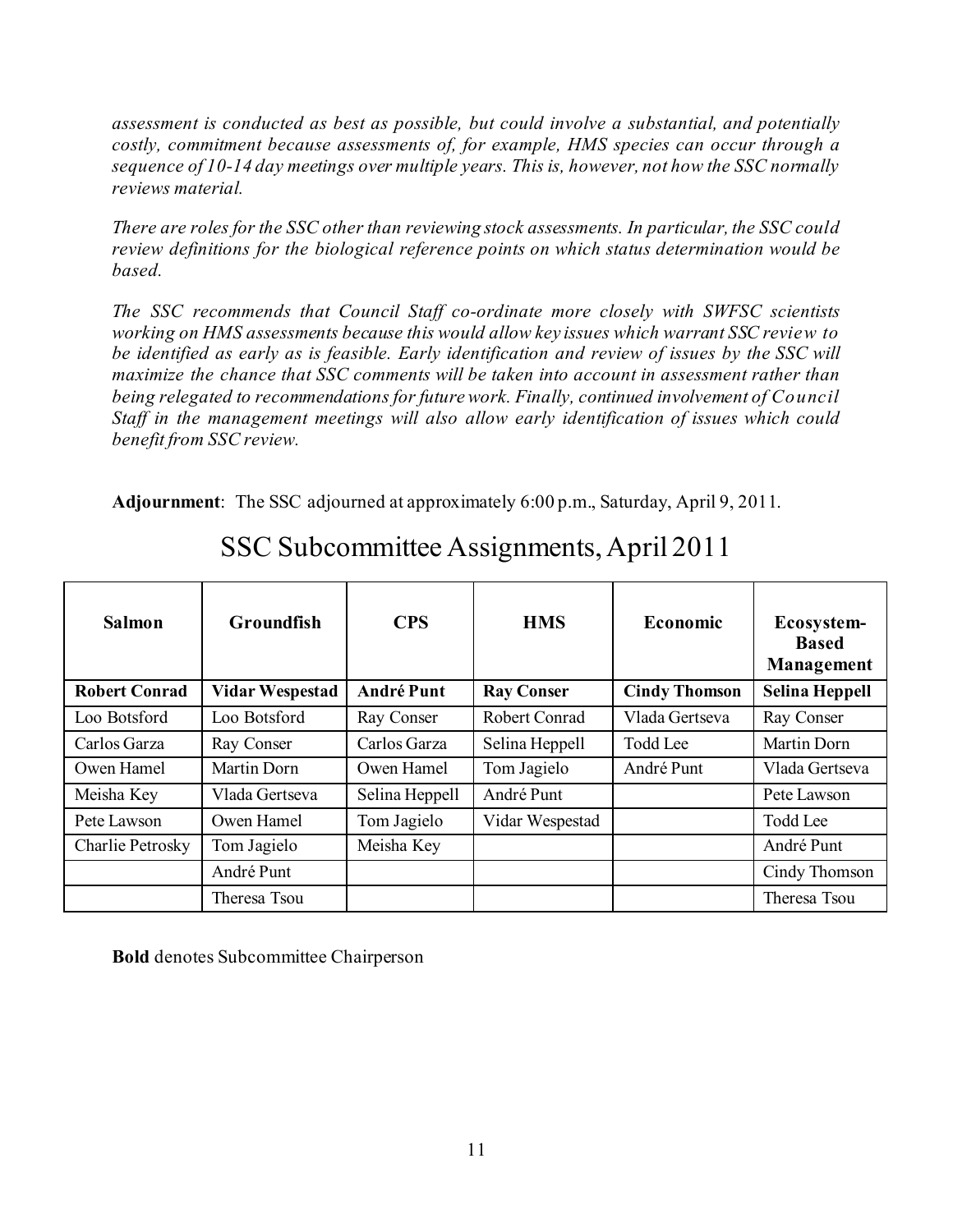| <b>2011 Review Panels</b> |                   |                                          |                                                                         |                                                   |                                 |                                                           |
|---------------------------|-------------------|------------------------------------------|-------------------------------------------------------------------------|---------------------------------------------------|---------------------------------|-----------------------------------------------------------|
| As of<br>03/28/2011       | <b>Dates</b>      | Location                                 | <b>Species 1</b><br>(STAT Lead)                                         | <b>Species 2</b><br>(STAT Lead)                   | <b>SSC Reps.</b>                | <b>Additional</b><br><b>Reviewers</b>                     |
| CPS Panel 1               | Feb 2-5           | La Jolla                                 | Methodology Review                                                      | N/A                                               | <b>Punt-Chair</b><br>$Dorn-2nd$ | CIE1: Gerlotto,<br>CIE 2: Rune Godø,<br>CIE 3: Simmonds   |
| Whiting                   | Feb. 7-11         | Seattle, WA                              | Pacific hake / Whiting                                                  | N/A                                               | <b>Jagielo</b>                  | CIE 1: Jiao<br>CIE 2: Wheeler<br>CIE3: Cardinale          |
| GF Panel 1                | Apr 25-29/        | <b>SWFSC Santa</b><br>Cruz Lab           | Data Poor Methods / Examples                                            | N/A                                               | Dorn-Chair<br>$Punt-2nd$        | CIE 1: Stokes<br>CIE 2: Hernan Roa-Ureta<br>Add.: Berkson |
| CPS Panel 2               | May 2-6           | <b>SWFSC</b><br>La Jolla                 | Pacific Mackerel (Crone)                                                | N/A                                               | Punt – Chair<br>$Key-2nd$       | <b>TBD</b>                                                |
| Updates                   | June 6            | June Council<br>Meeting<br>Spokane, WA   | bocaccio (Field), canary (Wallace),<br>cowcod (Dick, data report only), | darkblotched<br>(Stephens),<br>yelloweye (Taylor) | <b>SSC GF Sub.</b>              | <b>TBD</b>                                                |
| GF Panel 2                | <b>June 20-24</b> | Hotel Deca<br>Seattle                    | Pacific ocean perch (Hamel)                                             | Petrale sole<br>(Haltuch)                         | Conser                          | CIE 1: Stokes CIE 2: TBD<br>Add.: Ianelli                 |
| GF Panel 3                | <b>July 11-15</b> | <b>Hotel Deca</b><br>Seattle             | Widow rockfish (He)                                                     | Spiny dogfish<br>(Gertseva)                       | <b>Tsou</b>                     | CIE 1: Stokes<br>CIE 2: TBD                               |
| GF Panel 4                | <b>July 25-29</b> | NWFSC Newport<br><b>Research Station</b> | Sablefish (Stewart)                                                     | Dover sole (Hicks)                                | Wespestad                       | CIE 1: Stokes<br>CIE 2: TBD                               |
| GF Panel 5                | August 8-12       | <b>SWFSC Santa</b><br>Cruz Lab           | Greenspotted rockfish (Dick)                                            | Blackgill rockfish<br>(Field)                     | Gertseva                        | CIE 1: Stokes<br>CIE 2: TBD                               |
| Mop-up                    | Sept. 26-30       | Seattle, WA                              | Assigned, as needed                                                     |                                                   | GF Sub.                         |                                                           |
| CPS Panel 3               | October 4-7       | <b>SWFSC</b><br>La Jolla                 | Pacific Sardine (Hill)                                                  | N/A                                               | <b>Punt-Chair</b><br>Conser-2nd | <b>TBD</b>                                                |